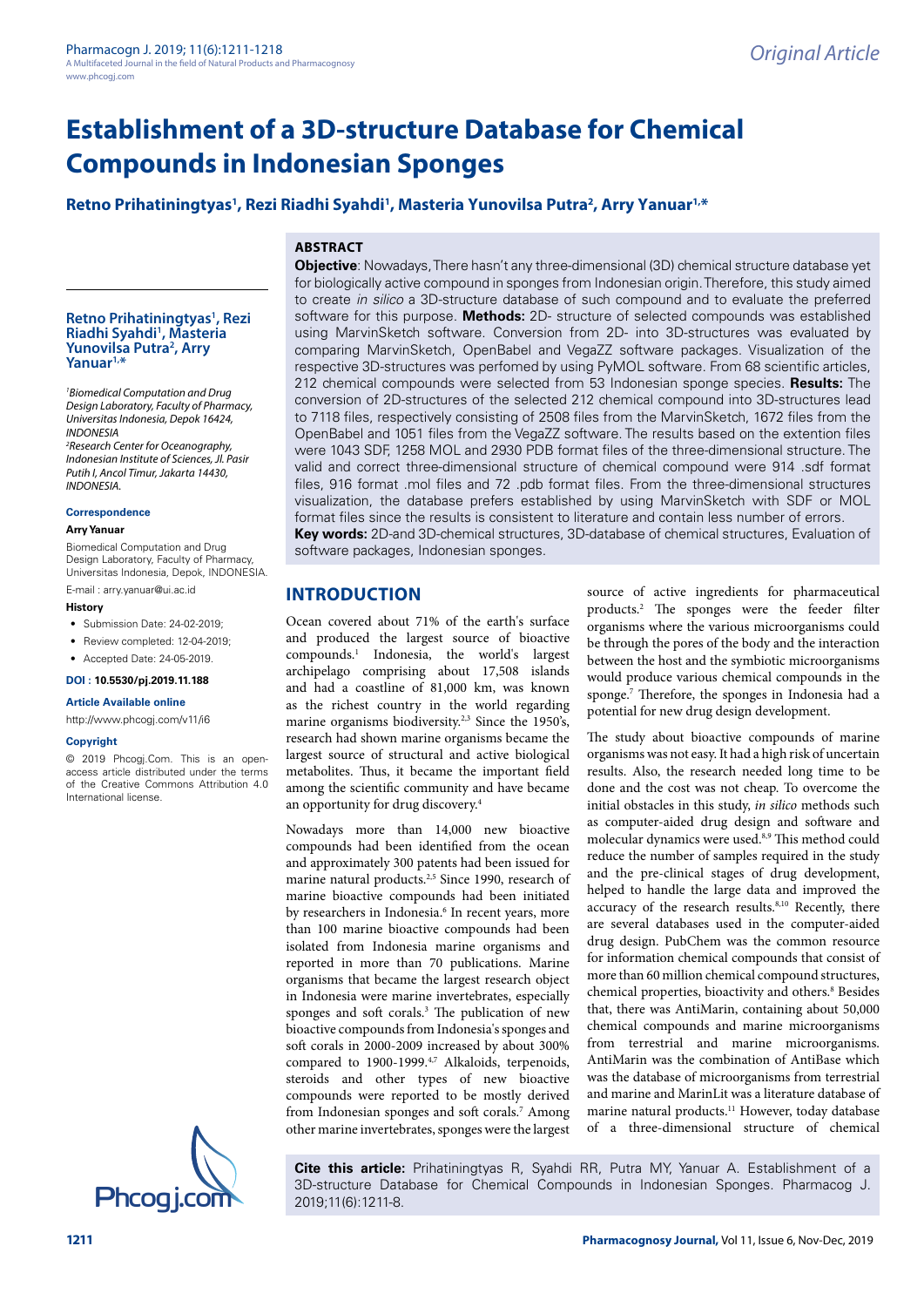compounds from marine organisms in Indonesia is not available, especially sponges, whereas sponges had great potential for new drug development in Indonesia. Therefore, to support research in Indonesia, authors were interested in establishing the three-dimensional structure database of chemical compounds as a resource of the lead compounds required for the new drug development by *in silico*, especially from Indonesian sponges.

# **MATERIALS AND METHODS**

#### **Materials**

#### *Hardware*

The hardware used was the computer HP Pavilion 14-D040TU with specifications Intel® Celeron N2810 2.00 GHz CPU and Random Access Memory (RAM) of 2GB DDR3 L. This computer ran Microsoft Windows 10 Pro 64-bit (United States) operating system and was connected to a connection local internet UI.

#### *Software*

MarvinSketch 17.29.0 (ChemAxon), VegaZZ 3.1.1 (Università degli Studi di Milano, Italia), OpenBabel 2.4.0 (O'Boyle, Banck, James, Morley, Vandermeeersch, Hutchison, 2006) and PyMOL 2.0.4 (DeLano Scientific LLC, Italia).

#### *List of chemical compounds from Indonesian sponges*

The list of chemical compounds of Indonesian sponges were collected from books, journals or scientific publications and internet sites.

## *Two-dimensional structure of chemical compounds from Indonesian sponges*

The two-dimensional reference structure of the sponge chemical compounds were downloaded from the PubChem Compound page with the site address http://www.ncbi.nlm.nih.gov/ and ChemSpider Search and Share Chemistry at http://www.chemspider.com/, then drew using the MarvinSketch software.

## *Three-dimensional structure of chemical compounds from Indonesian sponges*

The three-dimensional structure of sponge chemical compounds were obtained by generating the structure using MarvinSketch, OpenBabel and VEGAZZ software.

## **METHODS**

## *Data collection and selection of chemical compounds from Indonesian sponges*

The information required for this database was the common name of the chemical compound, chemical compound structure, species, taxonomy, biological activity and reference. If the scientific publications obtained did not include the species and the location taking of the sponge, the articles could not be used. Then the species taxonomy of each chemical compound listed in this database list was carried out from the species to the subclass which referred to marinespecies.org.

## *Generating of a 2D-structure of chemical compounds from Indonesian sponges*

The generating of two-dimensional structure files of sponge chemical compounds in this database was performed by MarvinSketch software and saved in several file extensions which were .mol, .sdf and .pdb. This file extensions variation aimed to find the file extension given the correct two-dimensional structure of chemical compounds compared with the references. Then the examination of the two-dimensional structures of sponge chemical compounds that had been recreated

using MarvinSketch was performed by checking the IUPAC name or visualization of structures.

## *Generating of a 3D-structure of chemical compounds from Indonesian sponges*

The generating of a three-dimensional structure of chemical compounds from Indonesian sponges was performed after all the chemical compounds in this database was created its two-dimensional structures in .mol, .sdf and .pdb file extensions. The three-dimensional structure generated by using MarvinSketch, OpenBabel and VegaZZ software. In the MarvinSketch, the three-dimensional structure was created by changing the conformations in the calculation menu to select the variation of the force field that provided the best visualization structure. Then the file was saved with .mol, .sdf and .pdb file extensions. In the Open Babel software, the two-dimensional structure file was converted to a three-dimensional structure with the output file extensions were .mol, .sdf and .pdb. While on the Vega ZZ software, the two-dimensional structure was added hydrogen to the molecule with the "Add Hydrogen" command then converted to a three-dimensional structure by the run script command. After the three-dimensional structure was established, the files were saved with the .mol, .sdf and .pdb file extensions.

## *Analysis and visualization of three-dimensional structures of chemical compounds from Indonesian sponges*

The visualization structures were performed by using PyMOL software. Three-dimensional structure files that had been created using MarvinSketch, OpenBabel and VegaZZ with .mol, .sdf, or .pdb file extensions were opened one by one using PyMOL software for structural visualization. The purpose of this visualization was to check whether the three-dimensional structure had correct results and matches with the reference. This examination was checked if there was a broken or detached structure, a clipped chain, the loss of a double bond, an inverted stereochemical position at C chiral (R and S), also resonance in cyclic and aromatic. The visualization results of the threedimensional structure of chemical compounds were recorded and summarized in the Microsoft Excel table.

## **RESULT AND DISCUSSION**

# Collection and selection of chemical compounds database from Indonesian sponges

Scientific articles of chemical compounds from Indonesian sponges used as the reference for this database were 68 articles from 1980 to 2018. From this article obtained a total of chemical compounds from Indonesian sponges were 212 from 53 species. The distribution of the chemical compounds in the different order of sponges shown in Figure 1.

Sponges were currently divided into four classes, 25 orders, 128 families and 680 genera.<sup>3</sup> Some the species or genera of sponges from the articles were invalid when inputted in marinespecies.org.<sup>12</sup> Therefore, the data of the species or genera in this database was the latest name on the page indicated by "accepted as". This case could happen because the scientific articles used in this database were old therefore the latest taxonomy did not used.

Taxonomic changes could occur for several reasons. Firstly, there were no universal criteria for assigning sequences on taxons such as species or subspecies, or setting boundaries between taxons such as between species or genus causing the subjectivity of sequences and boundaries between taxons. Second, the development of science, especially the phylogenetic relationships that could cause the transfer of species between genera (at least still under the nomenclature Linneus system). Third, the development of knowledge about the gene that could lead to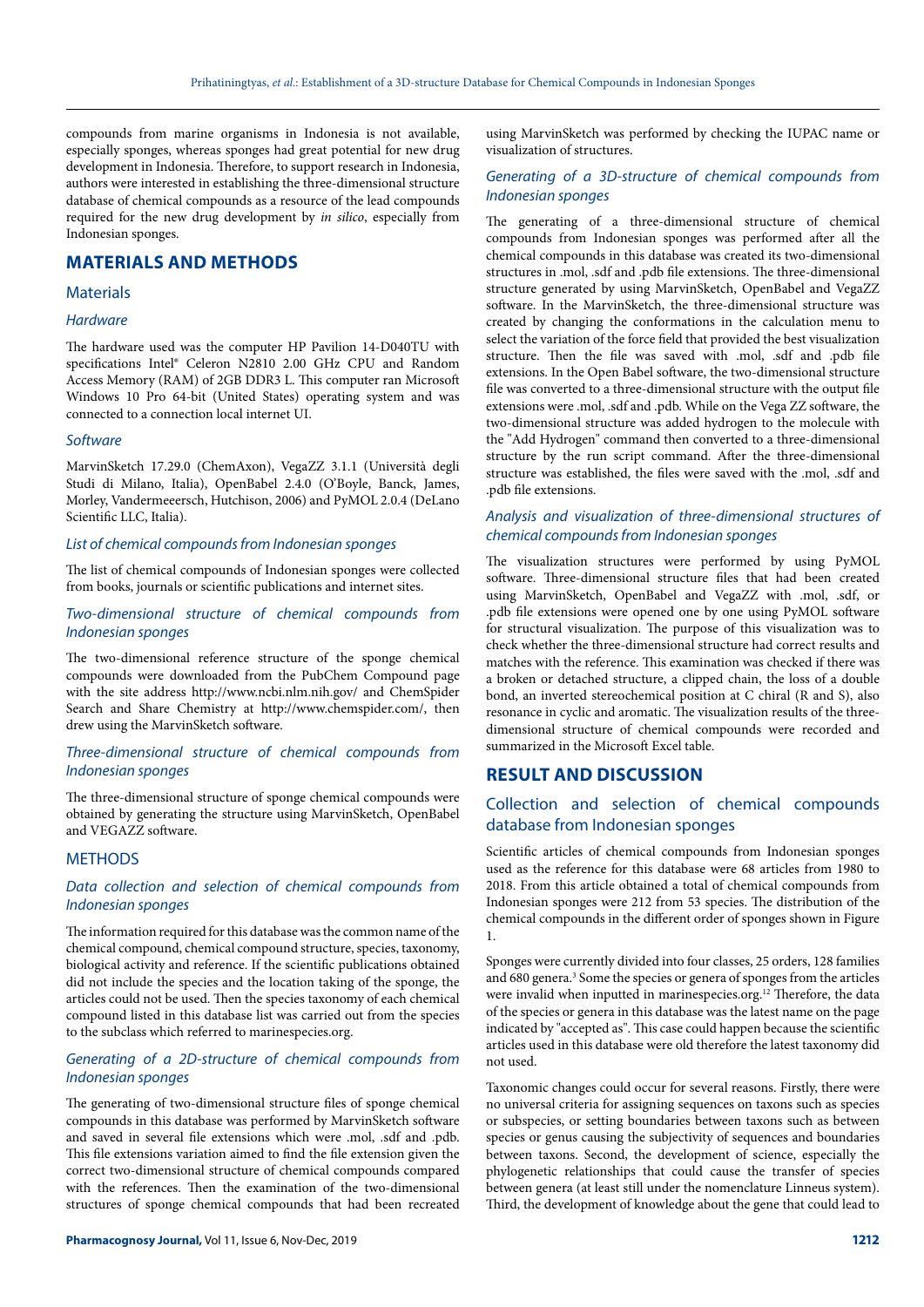the separation of taxon eventhough the previous taxonomy had been done objectively. Fourth, there is an error in the previous nomenclature, such as priority or homonymy.<sup>13</sup>

Figure 1 showed that the chemical compounds of Indonesian sponges were most widely isolated from the order of Haplosclerida and Dictyoceratida (55 and 50 compounds) followed by order of Agelasida and Poecilosclerida (22 and 19 compounds). It could happen because the order had a large number and diversity of species. Thus, the chances of chemical abundance isolated from the sponge order were also greater.

## Generating of a two-dimensional structure of chemical compounds from Indonesian sponges

The rearrangement of the two-dimensional structure of the sponge chemical compound with the .pdb file extension gave the result of different chemical compound structure compared to the reference when the structure was checked. This difference caused the naming error of the structure. This change includes the loss of all double bonds

in the structure and the not detected of the stereochemical direction of the functional group. Therefore, two-dimensional structures of chemical compounds were not generated in the .pdb file extension. An example of a two-dimensional structure change in the .pdb file extension compared to the .mol file extension was shown in Figure 2.

There was the difference in the numbering of two-dimensional structures of chemical compounds that had been recreated compared to the reference articles. This differences could occur due to the different priorities in naming. The MarvinSketch in this study used the 2014 IUPAC rules for structure nomenclatures. Furthermore, there was a complex chemical compound such as Callyaerin A-F which were difficult to redraw therefore the generation of this chemical compounds were performed by the "import name" procedure of the IUPAC name of the two-dimensional reference structure of the MarvinSketch. The structure of Callyaerin A chemical compound were shown in Figure 3. The total two-dimensional structure of chemical compounds from Indonesian sponges in this database were 212 .mol and 212 .sdf file extensions.



Figure 1: Distribution of chemical compounds in different order of Indonesian sponges.



**Figure 2:** The differences of the two-dimensional structure of Elenic acid (SP0001) \*.pdb file extension (left) compared the \*.mol file extension (right).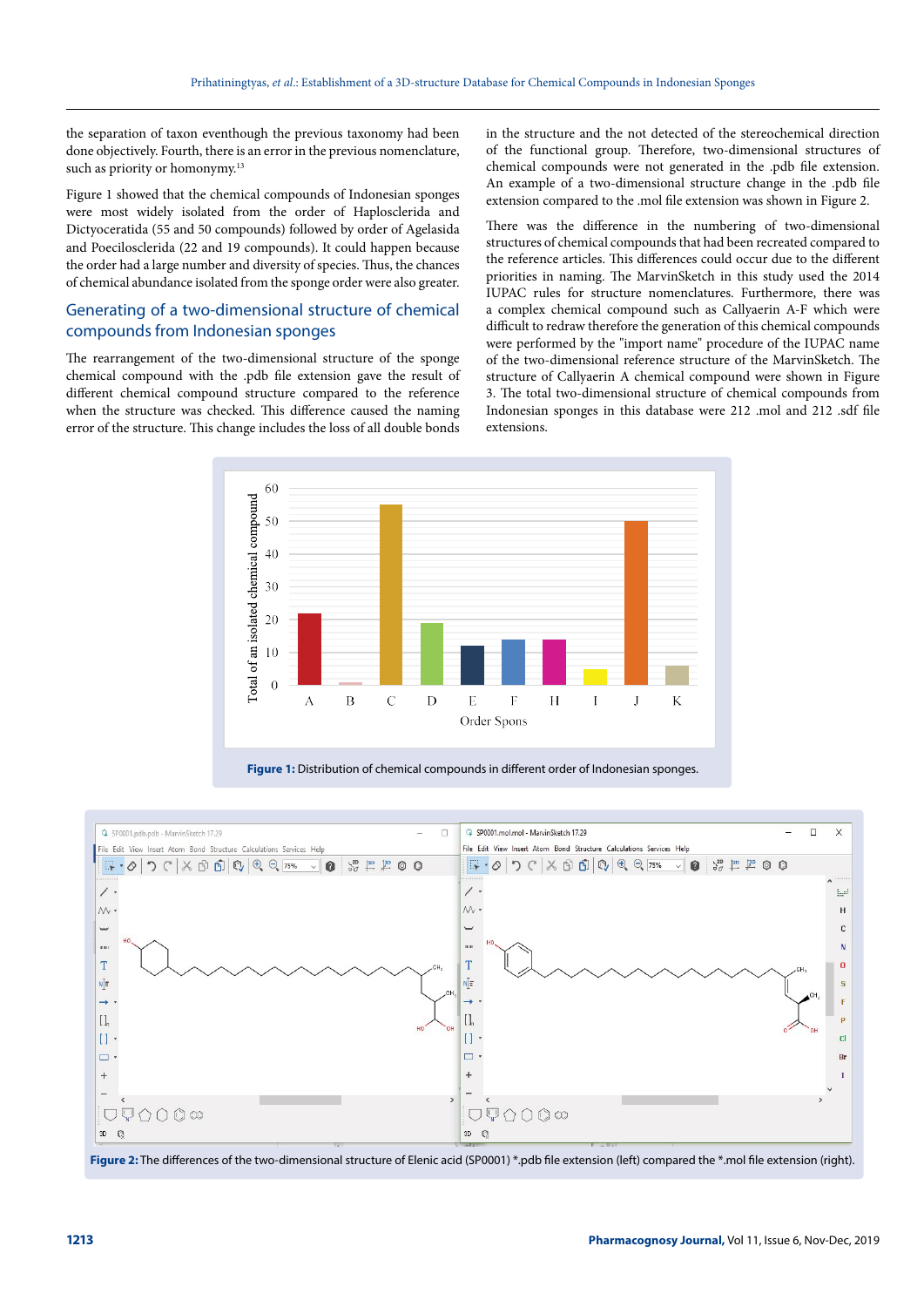## Generating of a three-dimensional structure of chemical compounds from Indonesian sponges

These three-dimensional structures became an important step because the three-dimensional structure played an essential role in the study of virtual screening and molecular docking. These studies were based on a match between the conformation of a threedimensional structure of the chemical compound or ligand with the receptor structure or protein macromolecule. This three-dimensional structure was expected to provide the more accurate prediction regarding the interaction of the receptors with the real conditions.

The generation of a three-dimensional structure of the chemical compound with MarvinSketch used the Force Field variation of Dreiding and MMFF94 to check which force fields that provided the correct three-dimensional visualization of the structure. The computational duration in the conversion of a three-dimensional structure depends on the size and complexity of the molecule. The conversion duration of the larger and more complex chemical compounds tended to be longer. There was the two-dimensional structure of chemical compounds that could not be converted using MarvinSketch such as 12, 34-oxamanzamine E (SP0023) and Petroquinone A (SP0176) indicated by the program warning boxes due to the conformation invalid for the structure. Figure 4 showed the warning dialog box of the MarvinSketch software. Therefore, the two compounds were only made in a two-dimensional structure using MarvinSketch. Furthermore, there was one chemical compound in salt form, Dibromophakellin HCl (SP0191), of which structure could not be generated.



**Figure 3:** The two-dimensional structure of the Callyaerin A (SP0138) after redrawing (left) and the structure from PubChem (right).



**Figure 4:** The two-dimensional structure of a chemical compound that could not be converted into the three-dimensional structure: 12, 34-oxamanzamine E (left) and Petroquinone A (right).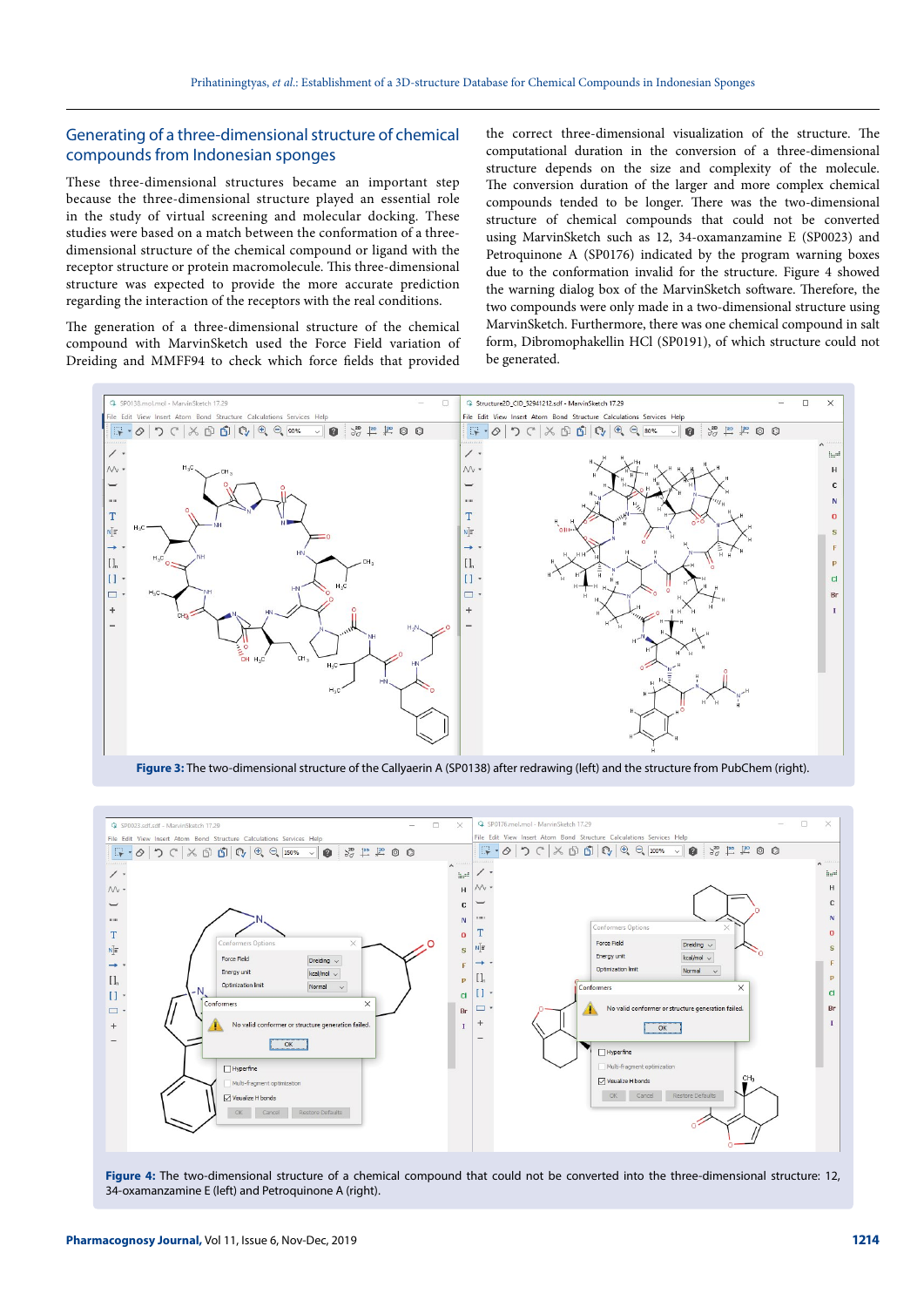The total three-dimensional structure files of each chemical compound created using MarvinSketch were 12 files consisting of 4 .mol, 4 .sdf and 4 .pdb files extension. Therefore, the total of a three-dimensional structure files for 209 chemical compounds from sponges made using MarvinSketch were 2508 files which 836 files were .mol, 836 files were .sdf and 836 files were .pdb.

The three-dimensional structure conversion file from the twodimensional structure using OpenBabel showed there was different structure compared to reference chemical structure for all file extension types. It was because OpenBabel was less sensitive in processing carbon bonds. Hence, when the two-dimensional structure of the compound was converted into the three-dimensional structure, there was no difference in carbon position, resulting in the changing of the structure. Therefore, the procedure for generating the three-dimensional structure using OpenBabel could be changed to improve the visualization of the three-dimensional structure. This procedure was only to convert three-dimensional structure file extensions that had been created using MarvinSketch to the .pdb file extension instead of converting the twodimensional structure into the three-dimensional structure. The total files generated from those conversion for each chemical compound were 8 .pdb files extension. And the total three-dimensional structure files for 209 chemical compounds were 1672 .pdb files extension.

The generating of a three-dimensional structure using VegaZZ only had two files extension which was .mol and. pdb whereas the .sdf file extension was only available for the initial file extension of a twodimensional structure with the .sdf file extension. Therefore, not all file extension of a three-dimensional structure could be saved in the .sdf file extension. There were some three-dimensional structures became curved and presented an indistinguishable of carbon when the structure of long chain carbon was converted. Thus, it needed to add hydrogen to the molecule to overcome it manually. The total threedimensional structure files for each compound made using the VegaZZ were 1051 files whereas 422 files are .mol, 422 files were .pdb and 207 files were .sdf. The recapitulation of three-dimensional structure files created using the three software shown in Table 1.

# Analysis and visualization of a three-dimensional structures of chemical compounds from Indonesian sponges

The three software used to generate this three-dimensional structure of sponge chemical compound gave the different visualization results of their structure.

## MarvinSketch

The three-dimensional structure of .mol and .sdf file extension generated using MarvinSketch had a similar visualization. There was

the difference in the conformational energy of the structure generated using Force Field Dreiding compared to MMFF94. However, there was no difference when perfomed visualization of the three-dimensional structure of compounds using PyMOL. Meanwhile, the visualization results of a three-dimensional structure with the .pdb file extension showed damage on the structure, such as the resonance in aromatic and cyclic that had two double bond or more and the loss of double bond on carbon chain. It happened because the .pdb file extension could not describe the type of bond, but only the atoms and coordinates. The .pdb file extension estimated the bonding type from the bond length therefore when the two-dimensional structure was converted to threedimensional, all bond lengths would be the same and when the files were reopened all bonds became single bonds. The summary of errors that occurred in the three-dimensional structure generated using MarvinSketch shown in Tables 2 and 3.

#### VegaZZ

The three-dimensional structure of the chemical compound generated by VegaZZ with .mol and .sdf file extensions gave inappropriate visualization to the two-dimensional or three-dimensional structure reference. The damages of the structure such as resonance in the cyclic compound having a double bond >1 and aromatics, for example, Naamine G (SP0019) having aromatic and cyclic 5 with two double bonds in the structure. The damages on .pdb file extension such as loss of all the double bonds on the structure usually happened in the MarvinSketch .pdb file extension. The summary of errors occurring in the three-dimensional structure generated using VEGA ZZ shown in Tables 3 and 4.

## OpenBabel

The three-dimensional structure .pdb file extension converted by OpenBabel had improper structure visualizations compared to the reference chemical compounds. The damages that occurred was the resonance on cyclic with double bonds more than one and aromatic as well as the loss the double bonds on the carbon chain although using repair procedures. The summary of errors that occurred in the threedimensional structure .pdb file extension converted using OpenBabel shown in Table 5.

Chemical compounds that did not have double bonds on cyclic and carbon chains gave the proper visualization results with the reference chemical compounds when its three-dimensional structure was converted to .pdb file extension using OpenBabel. Figure 5 showed an example of a three-dimensional structure converted to .pdb file extension using OpenBabel that had the correct structure visualization results. The comparison of three-dimensional structure visualization results of the three software used in this study shown in Table 6.

| Table 1: Recapitulation of total three-dimensional structure files created using MarvinSketch, OpebBabel and VegaZZ software. |  |  |  |  |  |  |  |  |
|-------------------------------------------------------------------------------------------------------------------------------|--|--|--|--|--|--|--|--|
|-------------------------------------------------------------------------------------------------------------------------------|--|--|--|--|--|--|--|--|

| <b>File extension</b> | MarvinSketch*<br>(2 file extension types: MOL &SDF) |        | OpenBabel*<br>(8 file extension types) | VegaZZ**                 | <b>Total</b> |
|-----------------------|-----------------------------------------------------|--------|----------------------------------------|--------------------------|--------------|
|                       | <b>Dreiding</b>                                     | MMFF94 |                                        | (2 file extension types) |              |
| <b>MOL</b>            | 418                                                 | 418    | $\qquad \qquad \blacksquare$           | 422                      | 1258         |
| <b>SDF</b>            | 418                                                 | 418    | $\overline{\phantom{a}}$               | 207                      | 1043         |
| <b>PDB</b>            | 418                                                 | 418    | 1672                                   | 422                      | 2930         |
| Total                 |                                                     | 2508   | 1672                                   | 1051                     | 7118         |

\*There were 209 of 212 compounds that could be converted to a three-dimensional structure.

\*\*There were 211 of 212 compounds that could be converted to a three-dimensional structure.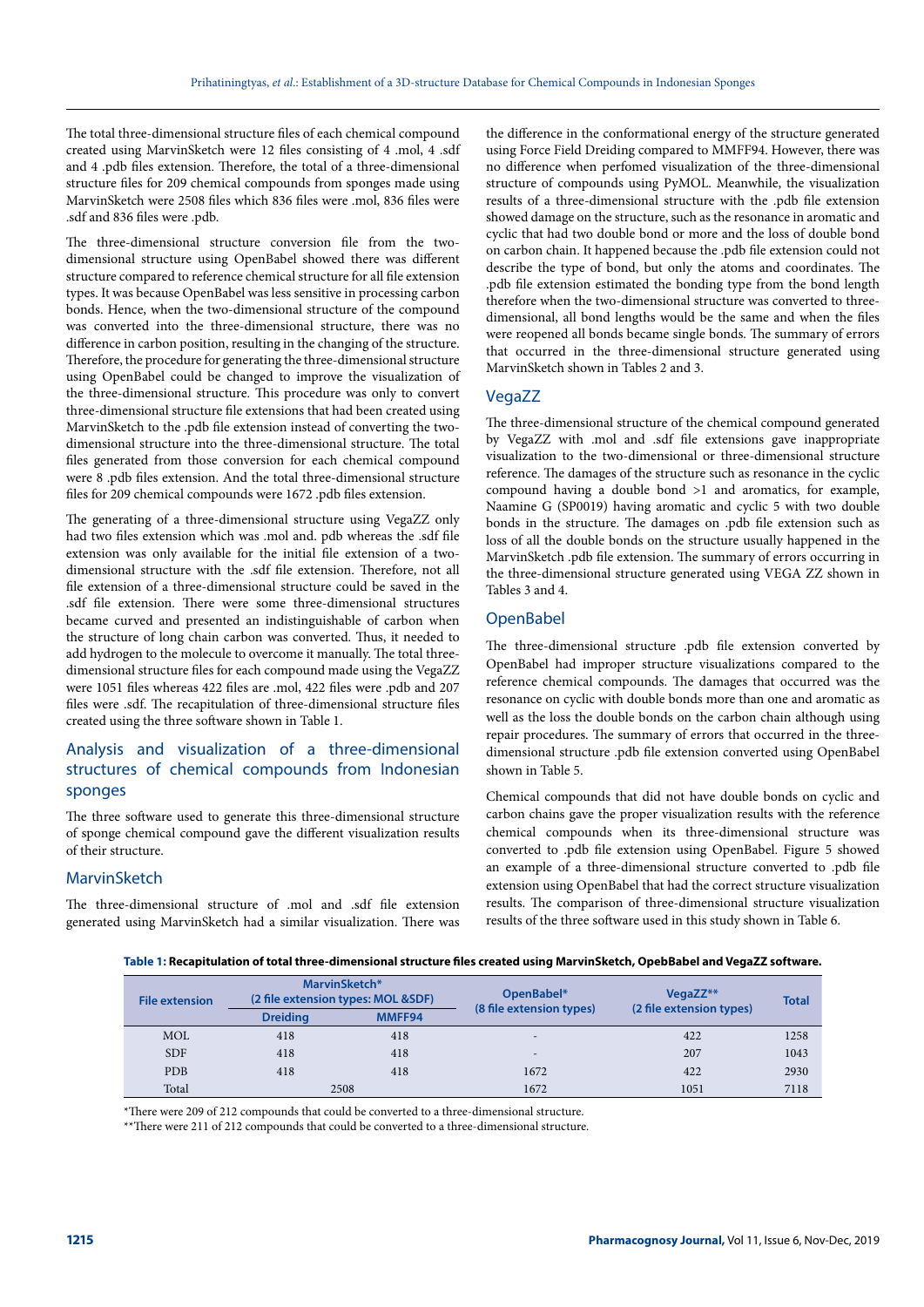| Table 2: Recapitulation of three-dimensional structure visualization of MarvinSketch which initial file extension of two-dimensional structure was |  |  |
|----------------------------------------------------------------------------------------------------------------------------------------------------|--|--|
| <b>MOL</b>                                                                                                                                         |  |  |

| <b>Force Field</b> | <b>File extension</b> | <b>Error types</b>                                                                                                               | Numbers*       | Total error* |
|--------------------|-----------------------|----------------------------------------------------------------------------------------------------------------------------------|----------------|--------------|
|                    | Mol                   | The position difference of the functional group compared to the reference structure of<br>PubChem but appropiated to the article | $\overline{7}$ | 7            |
|                    | Sdf                   | The position difference of the functional group compared to the reference structure of<br>PubChem but appropiated to the article | 7              |              |
|                    |                       | Resonance in aromatic                                                                                                            | 9              |              |
| Dreiding           |                       | Resonance on ring with double bond more than 1                                                                                   | 14             |              |
|                    |                       | Resonance on aromatics and rings with double bonds more than 1                                                                   | 51             |              |
|                    | Pdb                   | Resonance on ring and/or aromatics and lost double bonding                                                                       | 51             | 202          |
|                    |                       | Resonance in ring and/or aromatics and lost double bond in COOH                                                                  | 3              |              |
|                    |                       | Resonance on ring and/or aromatics and lost double bond in SO                                                                    | 5              |              |
|                    |                       | Lost the double bond on the ring and/or carbon chain                                                                             | 69             |              |
|                    | Mol                   | The position difference of the functional group compared to the reference structure of<br>PubChem but appropiated to the article | 7              |              |
|                    | Sdf                   | The position difference of the functional group compared to the reference structure of<br>PubChem but appropiated to the article | 7              |              |
|                    |                       | Resonance in aromatic                                                                                                            | 9              |              |
| MMFF94             |                       | Resonance on ring with double bond more than 1                                                                                   | 14             |              |
|                    |                       | Resonance on aromatics and rings with double bonds more than 1                                                                   | 51             |              |
|                    | Pdb                   | Resonance on ring and/or aromatics and lost double bonding                                                                       | 51             | 202          |
|                    |                       | Resonance in ring and/or aromatics and lost double bond in COOH                                                                  | 3              |              |
|                    |                       | Resonance on ring and/or aromatics and lost double bond in SO                                                                    | 5              |              |
|                    |                       | Lost the double bond on the ring and/or carbon chain                                                                             | 69             |              |

\*This results were to .mol file extension whereas the .sdf file extension of a two-dimensional structures had the similar results

#### **Table 3: Recapitulation of three-dimensional structure visualization of VegaZZ which initial file extension of two-dimensional structure was MOL.**

| <b>File extension</b> | <b>Error types</b>                                                       | <b>Numbers</b> | <b>Total error</b> |
|-----------------------|--------------------------------------------------------------------------|----------------|--------------------|
| Mol<br>Pdb            | Resonance in aromatic                                                    | 22             |                    |
|                       | Resonance on ring with double bond more than 1                           | 33             |                    |
|                       | Resonance on aromatics and rings with double bonds more than 1           | 59             |                    |
|                       | Resonance in ring and/or aromatics and lost double bond in CO            | 2              | 155                |
|                       | Resonance in ring and/or aromatics and stereochemical changes (reversed) | 12             |                    |
|                       | Stereochemical changes (reversed)                                        | 27             |                    |
|                       | Lost all the double bond                                                 | 210            |                    |
|                       | Stereochemical of H changed                                              |                | 211                |

#### **Table 4: Recapitulation of three-dimensional structure visualization of VegaZZ which initial file extension of twodimensional structure was SDF.**

| <b>File extension</b> | <b>Error types</b>                                                       | <b>Numbers</b> | <b>Total error</b> |  |
|-----------------------|--------------------------------------------------------------------------|----------------|--------------------|--|
|                       | Resonance in aromatic                                                    | 22             |                    |  |
|                       | Resonance on ring with double bond more than 1                           | 33             |                    |  |
| Mol                   | Resonance on aromatics and rings with double bonds more than 1           | 59             | 155                |  |
|                       | Resonance in ring and/or aromatics and lost double bond in CO.           | $\overline{c}$ |                    |  |
|                       | Resonance in ring and/or aromatics and stereochemical changes (reversed) | 12             |                    |  |
|                       | Stereochemical changes (reversed)                                        | 27             |                    |  |
|                       | Resonance in aromatic                                                    | 22             |                    |  |
|                       | Resonance on ring with double bond more than 1                           | 31             |                    |  |
|                       | Resonance on aromatics and rings with double bonds more than 1           | 58             |                    |  |
| Sdf                   | Resonance in ring and/or aromatics and lost double bond in CO            | $\overline{c}$ | $152*$             |  |
|                       | Resonance in ring and/or aromatics and stereochemical changes (reversed) | 12             |                    |  |
|                       | Stereochemical changes (reversed)                                        | 27             |                    |  |
| Pdb                   | Lost all the double bond                                                 | 210            |                    |  |
|                       | Stereochemical of H changed                                              | 1              | 211                |  |

\*There were 4 chemical compounds that did not have .sdf file extension from total chemical compound.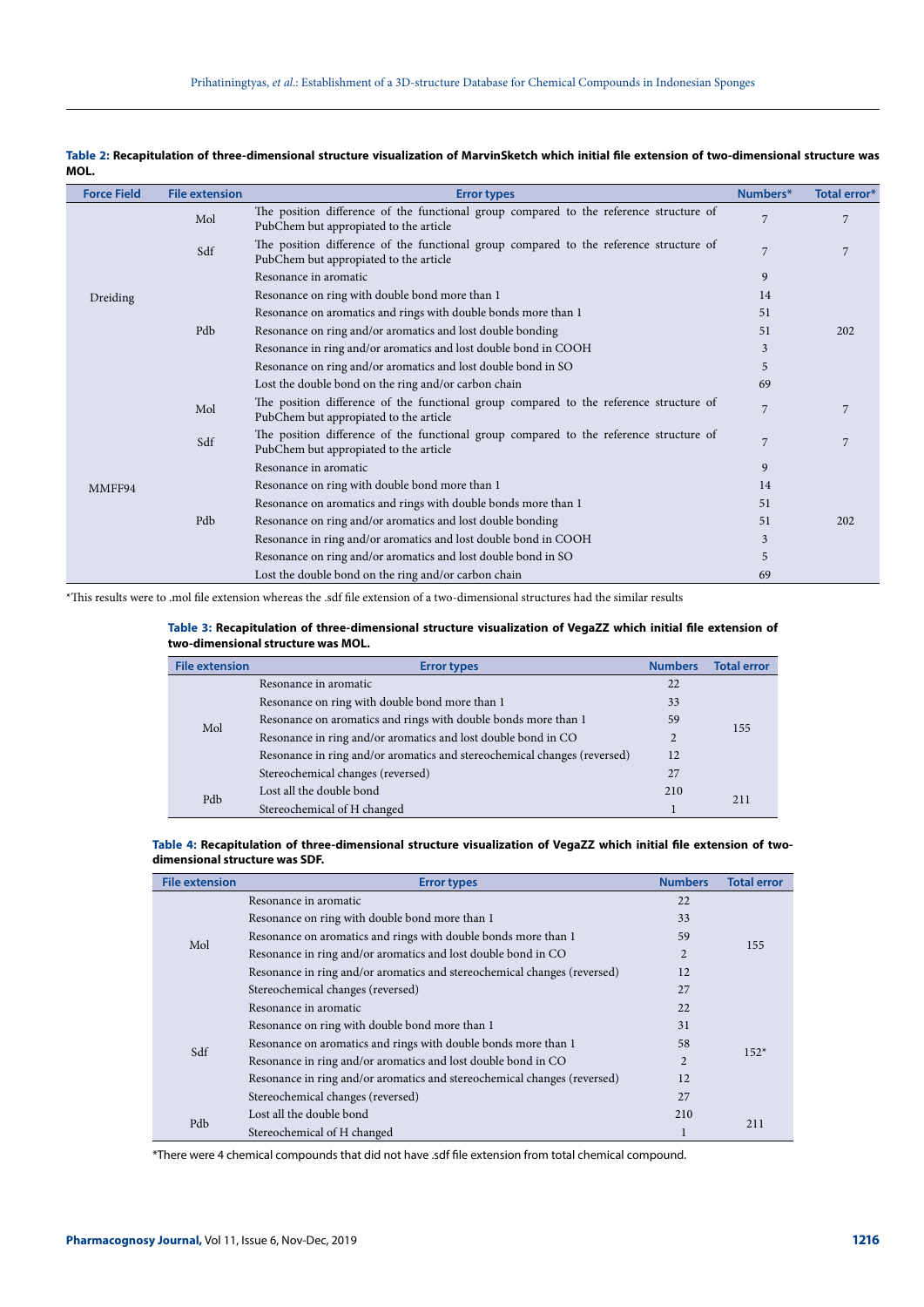| <b>File extension</b> | <b>Error types</b>                                              | <b>Numbers</b> | <b>Total error</b> |
|-----------------------|-----------------------------------------------------------------|----------------|--------------------|
|                       | Resonance in aromatic                                           | 9              |                    |
|                       | Resonance on ring with double bond more than 1                  | 16             |                    |
| pdb                   | Resonance on aromatics and rings with double bonds more than 1  | 51             |                    |
|                       | Resonance on ring and/or aromatics and lost double bonding      | 45             |                    |
|                       | Resonance in ring and/or aromatics and lost double bond in COOH | $\overline{c}$ | 203                |
|                       | Resonance on ring and/or aromatics and lost double bond in SO   | 5              |                    |
|                       | Lost the double bond on the ring and/or carbon chain            | 68             |                    |
|                       | All damages                                                     |                |                    |

| Table 5: Recapitulation of three-dimensional structure converted using OpenBabel visualizations. |  |  |  |
|--------------------------------------------------------------------------------------------------|--|--|--|
|--------------------------------------------------------------------------------------------------|--|--|--|

#### **Table 6: Comparison of appropriate three-dimensional structure visualization results.**

| <b>File extension</b> | MarvinSketch*<br>(2 file extension types: MOL &SDF) |        | OpenBabel*               | VegaZZ**                 | <b>Total</b> |
|-----------------------|-----------------------------------------------------|--------|--------------------------|--------------------------|--------------|
|                       | <b>Dreiding</b>                                     | MMFF94 | (8 file extension types) | (2 file extension types) |              |
| <b>MOL</b>            | 402                                                 | 402    | $\overline{\phantom{0}}$ | 112                      | 916          |
| <b>SDF</b>            | 402                                                 | 402    | $\overline{\phantom{a}}$ | 110                      | 914          |
| <b>PDB</b>            | 12                                                  | 12     | 48                       |                          | 72           |
| <b>Total</b>          |                                                     | 1632   | 48                       | 222                      | 1902         |

\* There were 209 of 212 compounds that could be converted to a three-dimensional structure.

\*\* There were 211 of 212 compounds that could be converted to a three-dimensional structure.



**Figure 5:** Structure of Euplectellidiol (SP0061): A three-dimensional structure converted using OpenBabel (left) and a two-dimensional structure (right).

# **CONCLUSIONS**

The database consists of 53 species of sponges, 212 chemical compounds and generated the correct three-dimensional structure (914 .sdf, 916 .mol and 72 .pdb file extensions) which relevant to the references. The database also contained the ID name compound, chemical compound names, SMILES, biological activity, the taxonomy of species, structure visualization results and the two-dimensional structure of sponge chemical compounds. The preferred software used this generation of three-dimensional structure database was the MarvinSketch with the .sdf and .mol file extension because their three-dimensional structure visualization results did not have damage and suitable with the references.

The database that had been made should supplement with other information such as the description of the sponge, images or photos of the sponge, the uses, the habitat and other information related to the sponge. Additionally, the database of a three-dimensional structure of chemical compounds from the other phylum of marine organisms needs to be upgraded as well. Therefore, it could serve as the reference for further research. Furthermore, the needs to establish a website is necessary to enter the database that could be accessed by